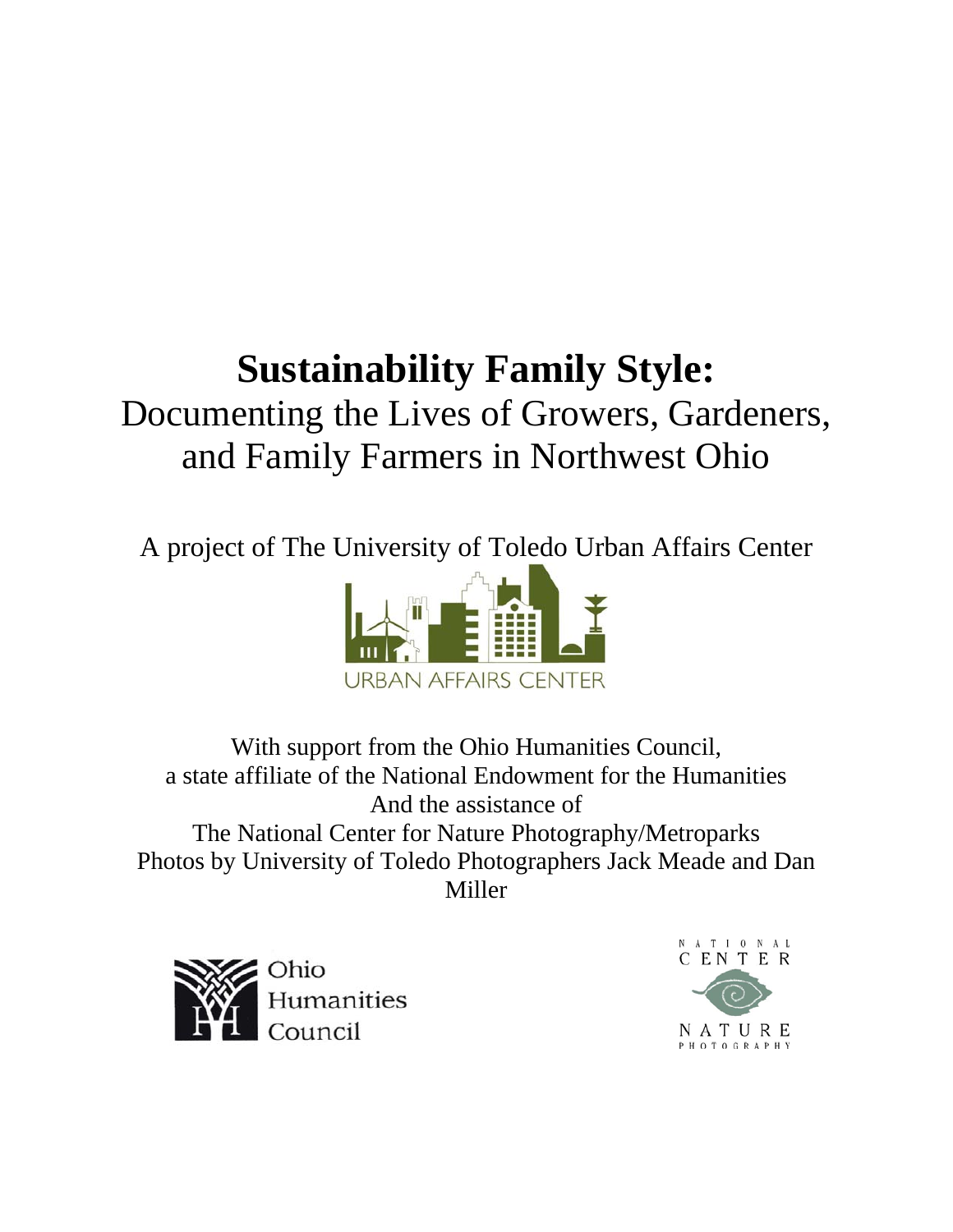The following pages contain excerpts from interviews conducted in July, 2009 with Northwest Ohio farmers and growers from six families. The aim of our project was to explore how growers and family farmers have coped with changes in the business of agriculture and the diversification of the area economy. We believe that the results highlight agriculture as a sculptor of family life, revealing the balance struck within agricultural families between economic sustainability and social and environmental concerns. Our interviewees come from multi-generational family farmers and greenhouse business owners. These excerpts allow us to glimpse the contributions, outlook and values of individuals who currently represent family-based agriculture in Northwest Ohio.

We have divided the excerpts into perspectives on the past and plans for the future. For more information about the project, contact us at 419.530.3591.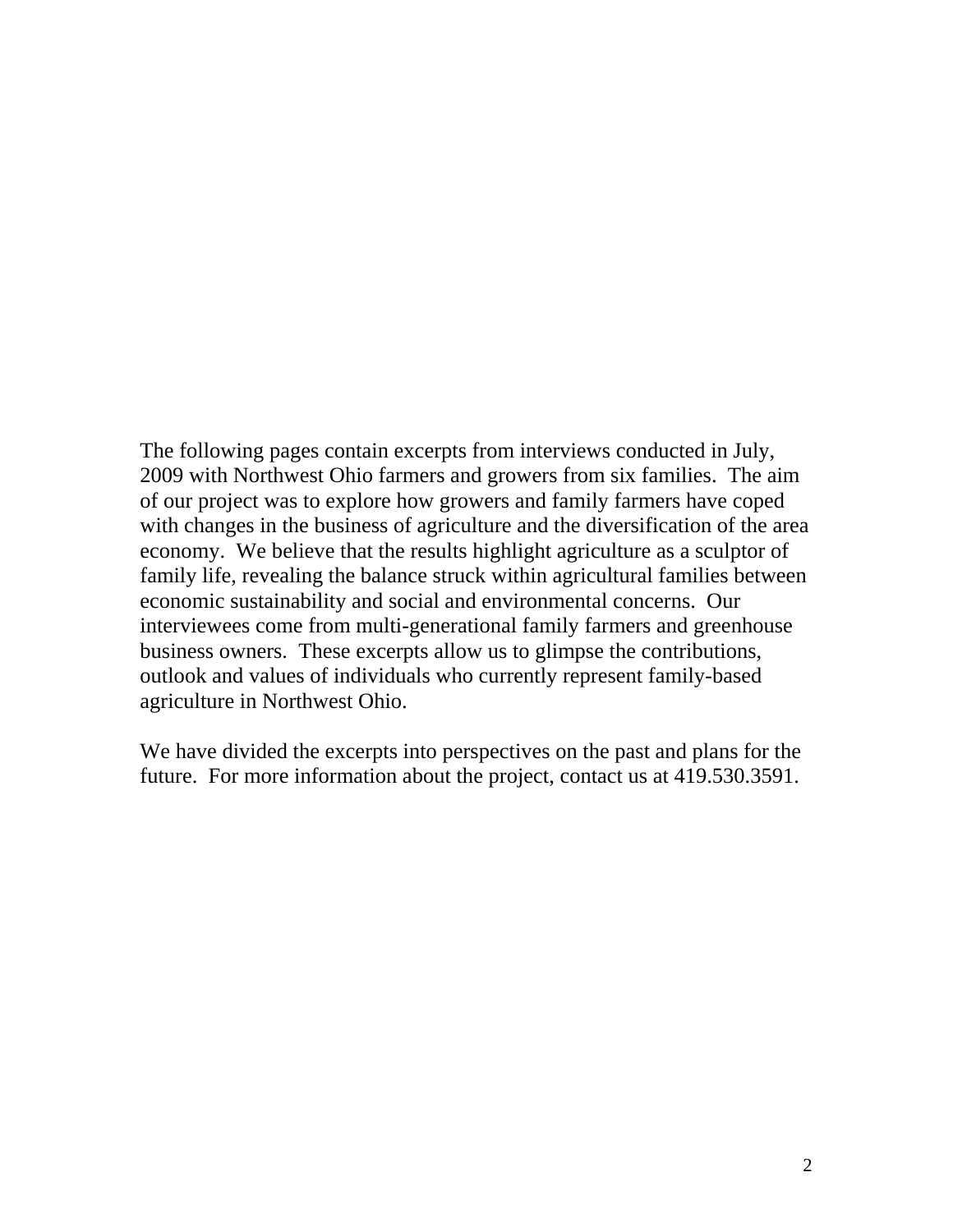### **Hard Work and Accomplishment / Remembering the Past**

*With his family, including son Greg, John Barrow operates Barrow's Greenhouse on Northwood Avenue in Toledo.* 



*John Barrow Greg Barrow* 

*John Barrow*: My great-great-grandfather started the business, approximately 1893. Our first greenhouse was on Dorr and Detroit, and from there we moved … to Dorr and Monroe Street, across from the old Swayne Field ballpark. Then they moved the greenhouse down to … Monroe and Central… Years back …they had a flower shop there…And we used to grow our own cut flowers … we haven't grown any of that kind of stuff in fifty years probably. So now … we grow poinsettias at Christmastime …. We grow all the spring bedding plants. …our spring business … used to be 100% wholesale, now we're …working our way towards 100% retail. And in the fall we grow hardy mums, and year round we grow houseplants, we have houseplants to sell for the public.

# *"My great-great-grandfather started the business, approximately 1893. I'm the fourth generation, my children are the fifth generation. Things are getting harder." John Barrow*

I'm the fourth generation, my children are the fifth generation. Things are getting harder, there's more people going to the box stores …. So wholesale overall is going down …And the box stores I don't want to deal with, so we figured we'd go retail. And we enjoy it, it's enjoyable. Little different hours, but…

*Greg Barrow*: I've been in the business... my whole life ... probably about 1989 I started really getting serious. I graduated in 1986 from high school and worked a few other odd jobs here and there and eventually came back here. I like the atmosphere, and we were pretty much all wholesale back then, and then in about 1992, I tried to convince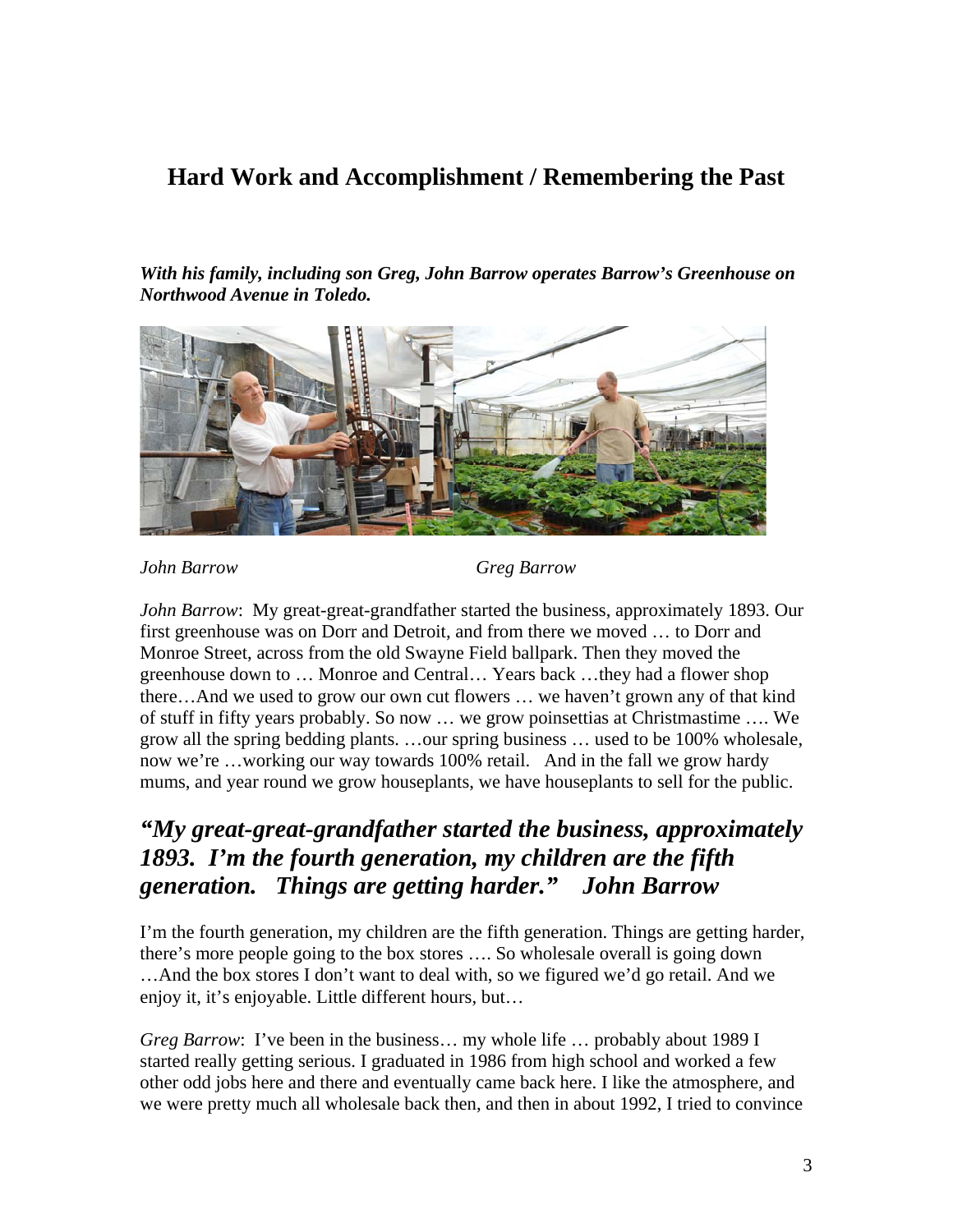my dad to do a little more retail. He wasn't really keen on it, he gave me a little space. And then he went on vacation, and while he was on vacation I took down the first 100 feet of benches to make retail space while he was gone on vacation so when he got back he didn't have much choice, because it was done.

…most of the time I find the challenge is making sure that the product is available when it's supposed to be ready and pricing, because there's a lot of competitive pricing out there, and we've got Canada, which comes in with their lower dollar, you know, it's a little bit harder to compete with some of those guys… I think most of the people (customers) appreciate that you're up front and honest with them, and told them to wait if they're planting too soon, not to plant it. But over the past few years with energy costs, it's getting harder and harder to make a profit, and you slowly raise your prices and you get a lot of people that complain.

*David and Cindy Bench are the owners and operators of Bench Farms on Jerusalem Road in Curtice.* 



# *"We plant a seed, we grow the crop, we sell the product and so, it's not a lot of jobs that you're in it from start to finish." Cindy Bench*

*Cindy Bench*: My mom's parents farmed…so I did my share of hoeing in soybeans and corn… grandpa's was an 80-acre farm and we had a blast...But …the commercial farming is another end of it, rather than just the corn, beans and wheat kind of farmer. My grandpa had …a few tomatoes, a few pickles, cows, sheep, pigs, the whole nine yards.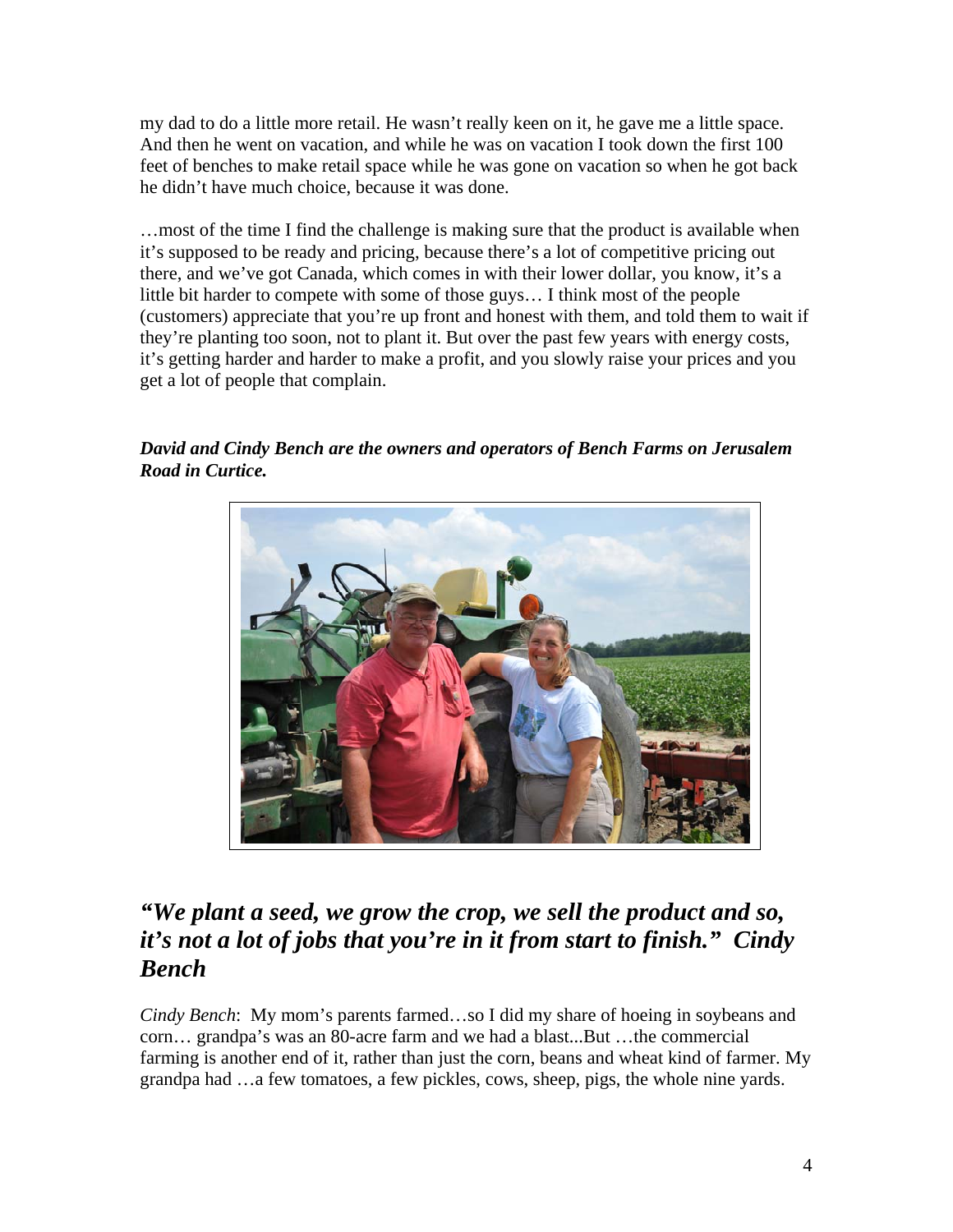…his father's dad worked at Jeep… so he was not raised on the farm, but he had uncles who farmed and just caught the bug. And married his sweetheart who was a farmer, and so, my mother-in-law farmed her whole entire life. They did it the hard way. They worked hard, physically hard back in the days, they did pickles and beets.

…He went to Owens in the ag program for two years, graduated. I went to nursing school And then I met him and we got married and I worked at Toledo Hospital for about three months and he says, "you're more valuable on the farm, you've got to come back and help me."

The regulations have become overwhelming…And it's all of good intentions, all the laws and all the regulations … but the bureaucracy just, it's layer upon layer and pretty soon the whole intent is lost. And we've become reliant assuming … we don't have to worry about anything, the government's taking care of it for us, and perhaps we as a nation have lost a little bit of our sense of freedom because of that.

… we are very fortunate, we enjoy what we do…we're outside and we work in beautiful conditions and meet lots of neat people so we're very, very blessed …We plant a seed, we grow the crop, we sell the product and so, it's not a lot of jobs that you're in it from start to finish.

*Dave Bench* My dad started farming about 1939…my mother's parents raised tomatoes and sugar beets and pickles and melons and … used to take melons all the way down to Columbus. .. it was just an evolution. My dad raised a few cows and he said something had to leave, the cows or the tomatoes, so he raised tomatoes for Heinz and Hunt's and Stokely-Van Camp… And we raised sugar beets until they shut the plant down too, same way with tomatoes, they shut most of them down so we quit.

We've always raised vegetables... And always had a fruit stand ... since about mid-'60s. … we're on a major route, that really helped us for our fruit stand. People going by here to go to Detroit, Cleveland, and then Cedar Point came along.

…we used to raise like 80-acres of tomatoes for, like, Hunt's or Heinz or…then it was the 100 and some acres of sugar beets and stuff like that, and things really have changed. They say you're going to switch jobs and actually I have, really. You know, even in farming.

They used to throw stuff on semis by hand with big forks. They really did it the hard way. (*Dave*) That would've been mama doing all that. And … they hoed with little short hoes. It was physically exhausting work, and you just worked to exist then. And so it's evolved to the point now where now you hope to have a little something left over to live on and enjoy. *(Cindy)*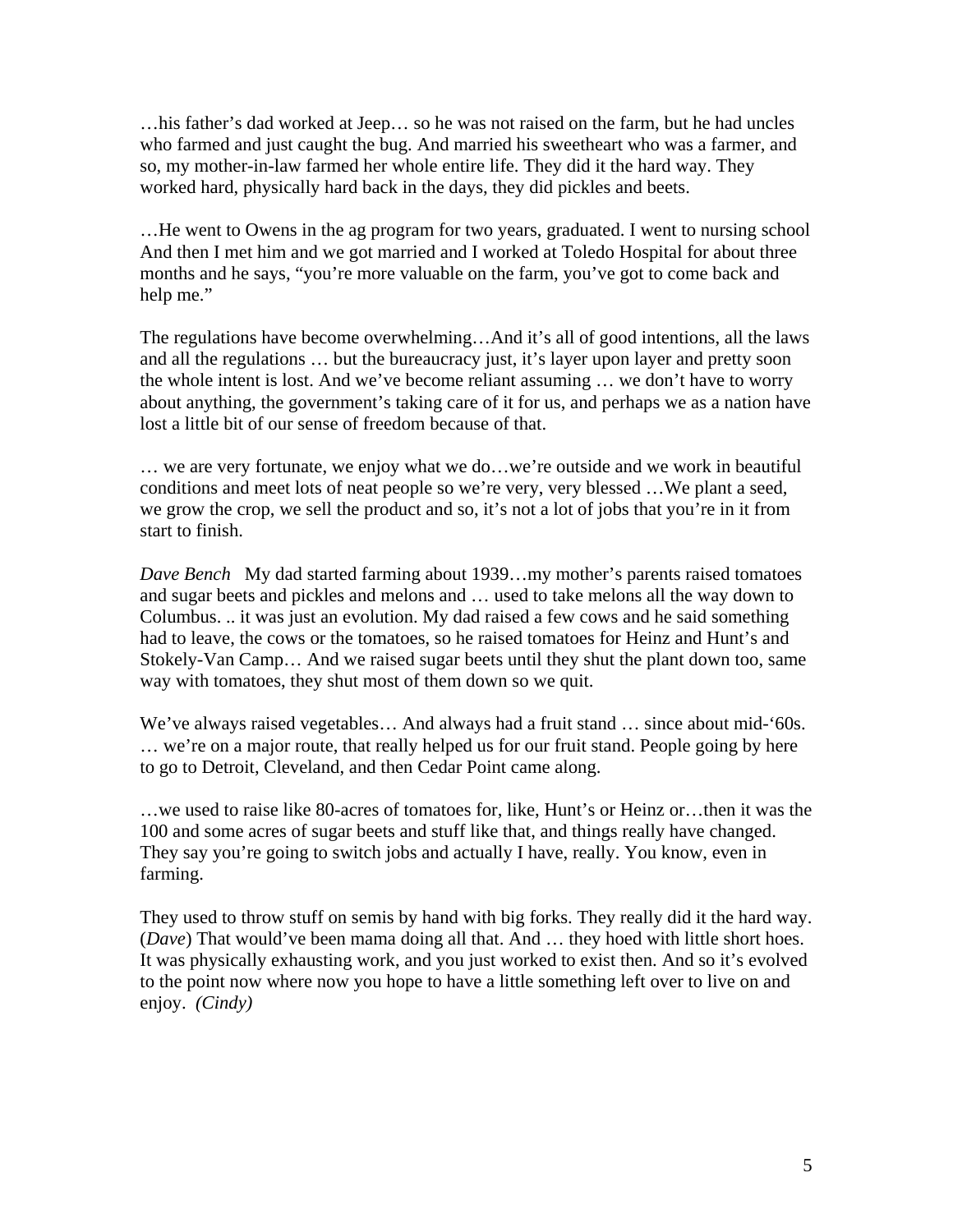*Jeff and Eileen Creque, with sons Tom and Brian, operate Creque's Greenhouse on West Sylvania Avenue in Sylvania.* 



*Jeff, Eileen, and Brian Creque* 

# *"…hard work and dedication do and will pay off in the end…" Tom Creque*

*Jeff Creque*: My grandfather originally came from Ottawa Lake and when he got married he came over here and bought this farm … and started farming here. Back then they grew a few hogs, chicken like they did back in the old days, then they got… out of the cattle business, and then we got into the strawberry business and tomato business and pickle business. And then when I was in high school I grew some melons and vegetables and that kind of stuff, and…this gentleman decided to retire and he didn't have no sons to give it to and his daughters really didn't want to take it over on their own, so we made a deal and bought the place and got into the greenhouse business. …we pretty much covered the wholesale part of it, but like the retail, it was the second year …We had a lot of pansies … bloomed and we didn't have no market for them, so we decided to put them on a wagon and put a sign out front and (our oldest daughter, Sarah, six years old) sat there in the wagon and sold pansies. And it went pretty good so the next year we built the first three greenhouses here and got into the retail business. And that's been a real good move…we've got the two sons and we kind of split up responsibilities... I'm in charge of growing the seedlings and the plugs and the cuttings and all the first stuff, and she's in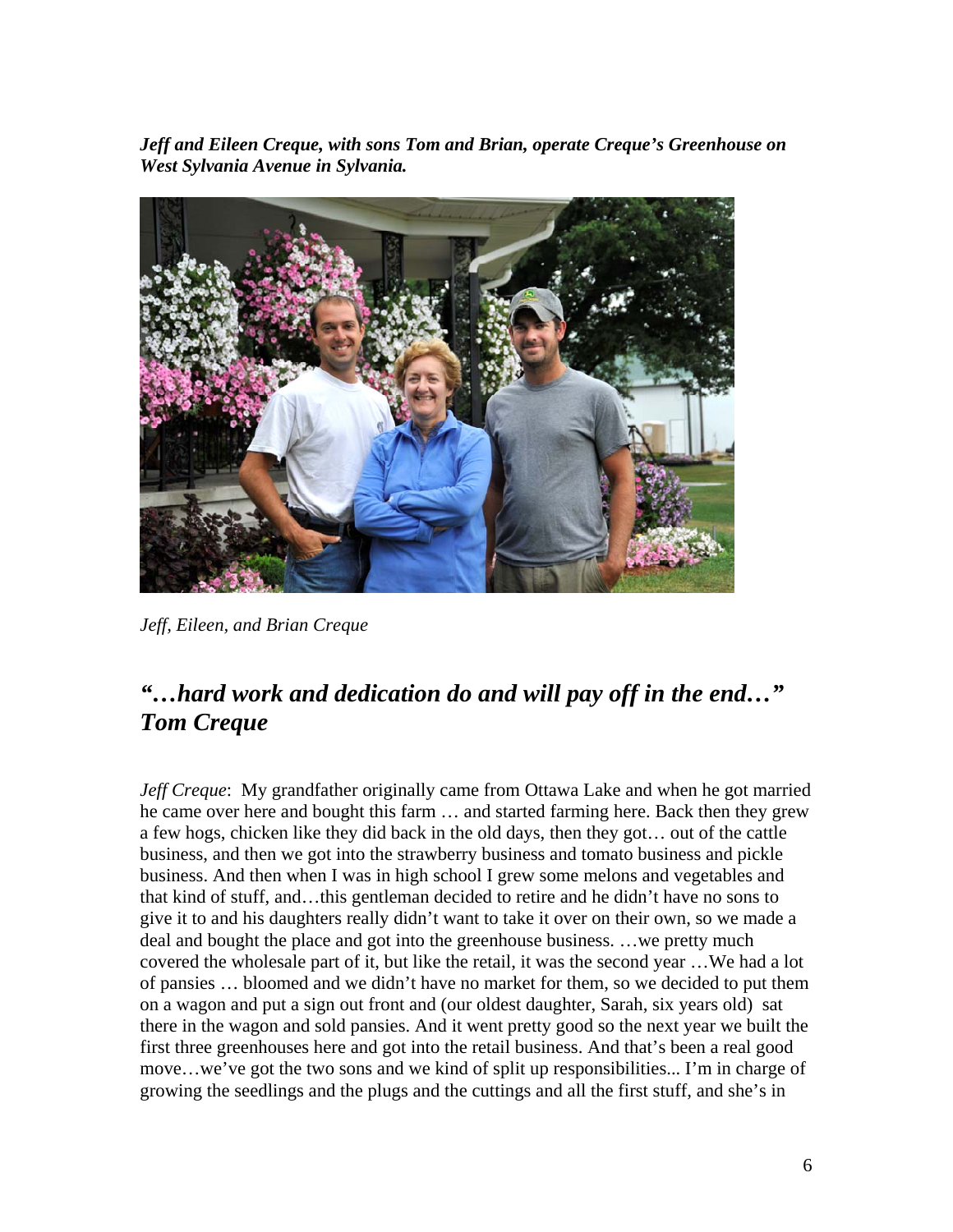charge of the ordering for the seeds and the cuttings and that kind of thing. .. our son Tom he's more or less in charge of the seeding, and we all kind of get together the scheduling, and our oldest son Brian, he takes care of all the maintenance and the spraying and the watering and that, so we've all kind of got our own little specialties. We do pretty much… all our own building of the greenhouses and our own plumbing. We get a little help with some of the electric sometimes, but even most of that we do ourselves, so pretty much family self-contained. And we still do some farming, not like we was, but my son Tom, he runs a little vegetable thing during the summertime and grows some produce and stuff.

I guess my biggest thing (lesson learned) would be, is dealing with the wholesale customers, the big chain stores and stuff, just about the time you think you're in with them good, and things are going good, they just cut you out for a few cents, and you just can't believe people will treat people like that. We've been with pretty near every chain, we started out with Meijer's and was with Wal-Mart and K-Mart and Lowe's and every one of them treats you about the same way. You're just a number on a piece of paper and for a couple pennies they'll trade you for somebody else, no matter if you've got good quality or you don't. It's just hard to figure out and hard to get used to, but it's just part of the dealings I guess.

That's our biggest accomplishment, our two sons are still working with us, and our two daughters, they worked with us, until they got out of college and went on their own, but when they come home they jump right in and help out if they can... we've been fortunate enough to be able to do it.

*Eileen Creque:* I grew up on a farm. Dad had chickens, we probably had about 2,000 laying chickens and we sold eggs at our house. We had sugar beets, so we had to hoe a lot when I was growing up, so…I knew at a very young age I wanted to become a nurse, so I became a nurse. And no way did I want to marry a farmer. No way. But we met at the big Dixie Electric Company…we had gone to grade school together, so I knew Jeff. But he went to Evergreen, I went to Sylvania, so we kind of parted ways. And when we saw each other it was like, well, we just didn't stop talking, there was just, like, so much in common to talk about. But I didn't think too much of it. That was back in the day where we might have went to that place like three times a week. You just—and there he was again. All right, I'll talk to him again. Then we went out on dates and I just had a really good time, but I always kind of kept back in my mind, is this the direction I want to go, because farming is a really rough life. So after a couple of kids it got harder to—I was a pediatric nurse—it got harder to go to work. He was running tomato trucks to Heinz, if the truck broke down drivers would call him in the middle of the night, we had the two little kids, I'm working at the hospital, he's got to get his mom or somebody to come and take care of the kids, it just got…it was another one of those things that was harder to do. And I was just more needed at home it seemed like.

Well, I guess the business started when Jeff and I got married, but we were part of a family business… we were married in '76, and at that time he just did grain farming, tomatoes, strawberries, and pickles. And ten years later when we had four kids we were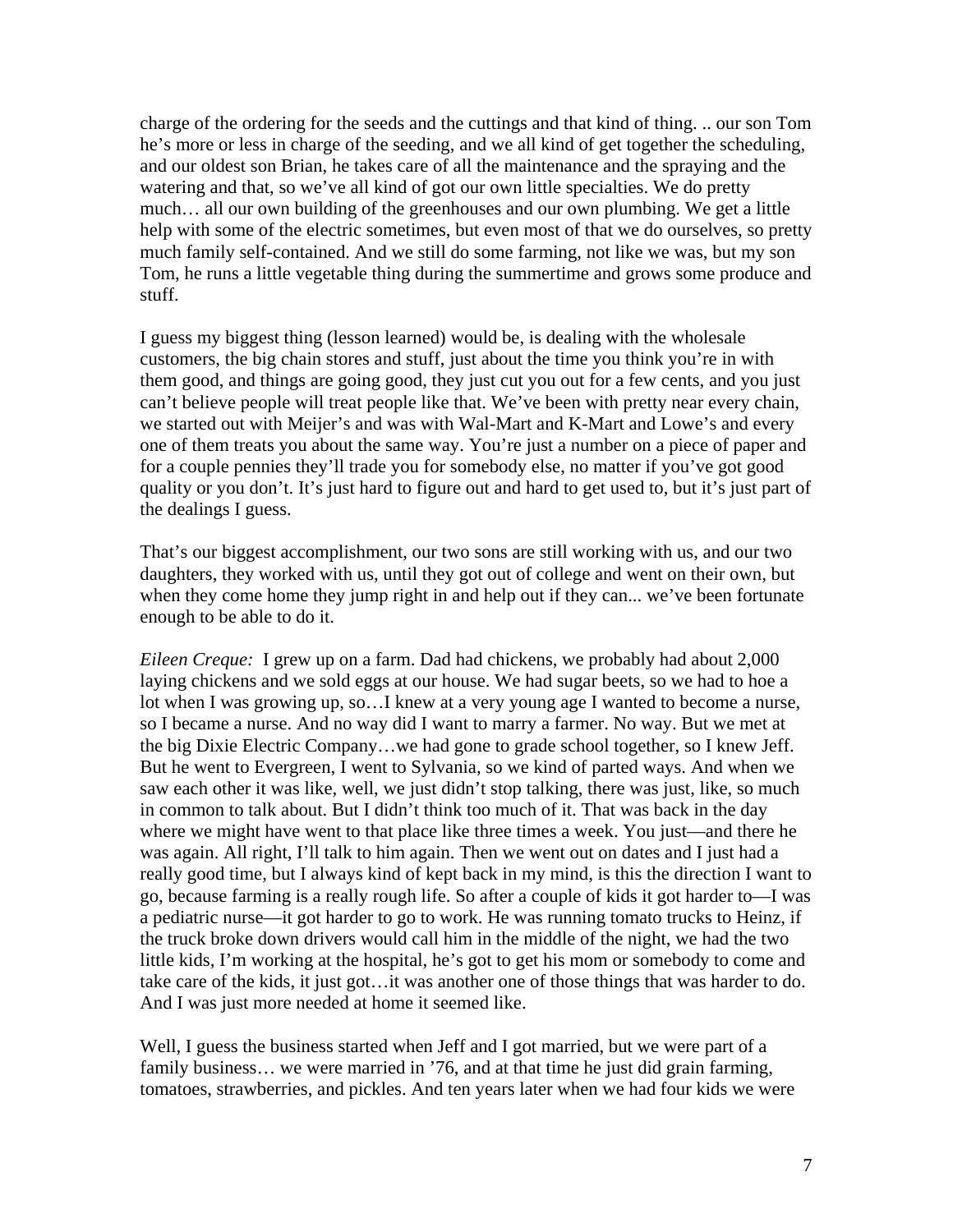still looking for something that could be just ours, and we also needed a house because we lived with his grandmother, and it was getting very crowded. So the man across the street who lived here—because we lived at the big house across the street over there decided he was going to have an auction and sell the place. So he came home and said "so what would you think about running a greenhouse operation?" And I said "if it comes with a house that's just fine." ... And right after the auction away we went.

We had to sow seed, he didn't know what most of the seed was. So we weren't fortunate like many people in the greenhouse business here to grow up in their family and always be surrounded by the planting techniques and what you did, I mean, we had to learn everything right then...I just remember he was so excited when we were planting pansy seeds and when they finally bloomed, just really excited that something that we planted finally bloomed. (we) had a very good, successful first year, and then things just got a little rough with trying to find somebody to sell our plant material to because we didn't like the previous owner's broker, just had a lot of trouble with that.

So in our third year, a big greenhouse operation out of southern, well, middle Ohio called us looking for somebody to grow flats for them and Jeffrey went down and talked to them and pretty soon we were growing like ten thousand flats for this other greenhouse, so we were off and running. Growing plants for the greenhouse in southern, or middle Ohio…So in the meantime, these guys still kept growing tomatoes out in the field, and the industry started to pick up where they were starting to grow tomatoes in tomato plugs. And he said "I want to do that, instead of getting all the plants from Georgia." So we grew some for us… that went well, so then we grew some more and every year we kept growing more plants for Heinz and then pretty soon we became growers for Hunt's farmers and their contracts, and the place was half tomatoes and half flowers. We were probably about two acres then, maybe about two and a half, really…Every year we kept taking one of the previous owner's old houses and knocking it down and putting up a newer, taller, bigger, nicer greenhouse… The tomato industry left Ohio then, so there we were again without a contractor to grow for. One of the local Toledo-area greenhouses was growing for another big box store, so they asked us if we would grow for them. So we started a little with them and pretty soon we got really large, growing a lot of bedding flats and hanging baskets. In the meantime, our retail was increasing all the time…added on another house to that and started to grow geraniums, more hanging baskets, just kept looking at fancier planting material and different things that we had to buy in instead of just growing from seed. And as the kids got bigger and started to be more involved in the operation. .. just been trying to teach the next generation what we know and what we do…

Thirty-three years, there's a lot of people who say they wouldn't be able to do that. And I can't say that we haven't ever had a disagreement, and sometimes the employees feel like they're working for two different bosses. But, just that this was ours and that we started over, for me it's just bringing it this far. And kind of happy to see what the next generation can do. …the compliments that I get on … our baskets, just brings me great pride and joy and listening to people come in and say in the retail setting "oh my gosh, everything looks so healthy!" And just knowing that the family in the background who's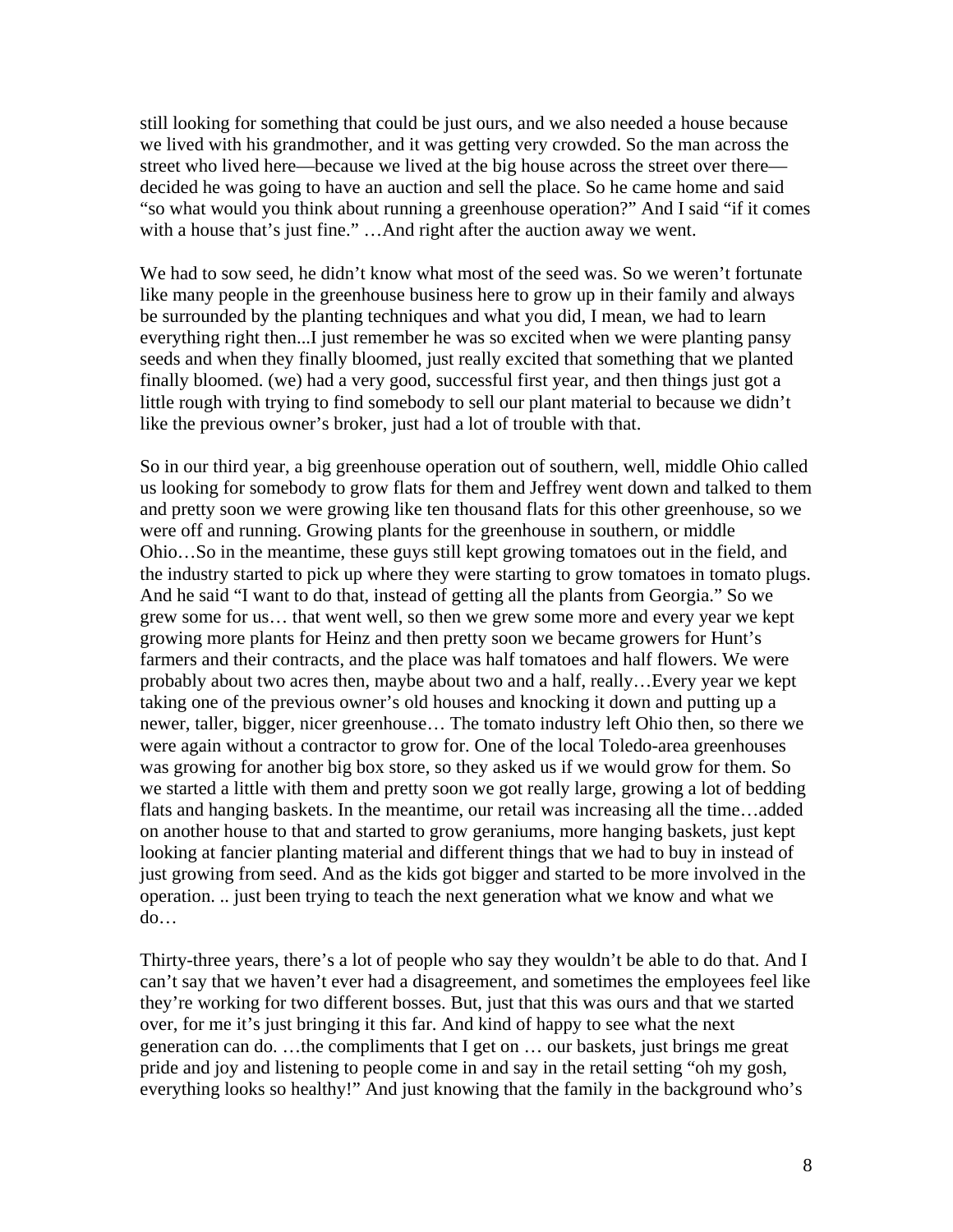taking care of everything… makes me and the other people working in retail look good. So I would say for me that just keeping the business going and… I feel like we're a pretty good team.

# *"the compliments that I get on … our baskets, just brings me great pride and joy." Eileen Creque*

*Tom Creque:* "I've pretty much been working since I could work... probably six to eight years old, doing just small jobs, putting pots together, cleaning, sweeping… And then … we learned how to run more of the equipment, skid steer loader, forklift, even at a pretty young age, and proceeded to work from there. We do field crops, corn, wheat, soybeans, strawberries, sweet corn…and then we're up to about four acres of greenhouse, right around there… vegetables, perennials, annuals, hanging baskets, and containers, with the majority of the crop being annuals.

I went to college for two years at Ohio State ATI in Wooster, the Ag Tech Institute, and got a two year degree in greenhouse production and management. So from that point on I pretty much knew what I was going to do.... I did an outside internship at another greenhouse and still came back to work here… …hard work and dedication do and will pay off in the end. We're definitely not lazy, we work a lot of times of the year seven days a week, you know, twelve hours a day…I just know it's a lot of work, but if you stick to it you'll be rewarded.

#### *George Dabrunz, with sons Tim and Scott, operates Schmittuz Gardens on Port Clinton Road in Fremont*

*Scott, George, and Tim Dabrunz* 



*Tim Dabrunz:* …at one time in Fremont when my great-uncle was running a route here, there were 52 grocery stores, and he was the only one supplying vegetables to them. And it's easy to make a living if you're selling every grocery store two pecks of tomatoes. You know, 100 pecks a day, it's easy… we only have two grocery stores here in town that will buy stuff from us anymore… you have to go through their warehouse…. it's dog eat dog at the warehouse, where 'I can buy it cheaper from somebody else, … cut me a deal'… But now… you're fighting Wal-Mart, and you're fighting K-Mart, and the grocery stores we sell to are independent grocery stores, … they're fighting all the other stores. Right. They're just dumping it. You're losing money, and everybody's got so much money invested in every flat, and by the time you figure out your dirt, your flat, your plants, and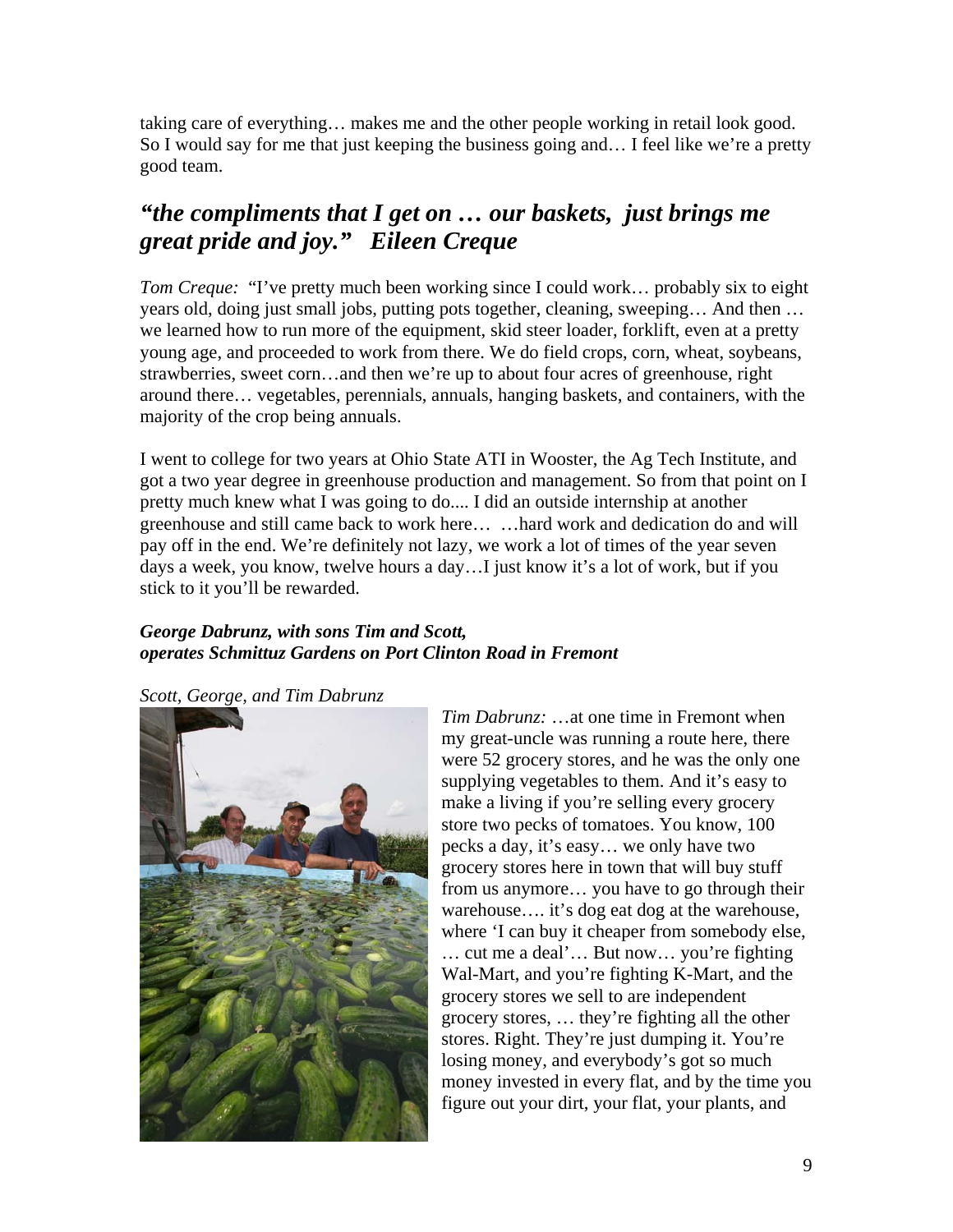your heat, and your fertilizer, and your time, you know, you just, you can't give it away.

… vegetables out in the field, it's the same way. You've got all this money in spray and fertilizer and… everything's expensive… you start … stuff out in the field, and then, you get a hard rain…and you lose all of it, which happened to us this year. I mean, this greenhouse was flooded. We had four inches of rain in an hour and a half.

… people don't realize how much farmers take a beating. I mean, they're taking a beating. And the bad thing is, is grain farmers get a subsidy from the government, and the poor old vegetable farmer gets nothing… I've worked out in the field for six months and gotten nothing.

…you know, the government's helping the big people, and the small people are getting nothing. .. It's not fair, whatever's good for the goose is good for the gander, if you're going to help the grain farmers you should help the vegetable farmers. And that's it."

*Scott Dabrunz:* We're a retail/wholesale operation, we've been going to the Toledo Farmers Market since '67. The business started back in 1913, and from there we expanded from the Toledo Market to the Detroit Eastern Market, which we go to the Eastern Market too. We raise bedding plants for in the spring that we retail and wholesale, and we have a wholesale and retail business as far as selling produce through the summer and fall.

My great-uncle, my dad's uncle started the business. Well, my great-uncle, when he started this, we had the huckster truck here yet, and he used to go around to the grocery stores, and that's how he started the business, selling produce to the grocery stores here in Fremont. How many was there, forty some?

Forty-three grocery stores in Fremont here that he went around to each store every day, six days a week and sold produce, and then by accident they started the greenhouse business. That was just an accident they started this. Noticed it quite a bit in the selling the retail on Saturdays, in Toledo and the Detroit Eastern Market, it's that the younger generation of people, they don't understand buying the produce. Some people don't even know what it is anymore, the younger generation when they come to the market. They don't know how to prepare it, to fix, and they don't buy it because they don't know how to cook it. (laughter) So that's the real, biggest challenge, is um, the public.

### *"… people don't realize how much farmers take a beating. I mean, they're taking a beating." Tim Dabrunz*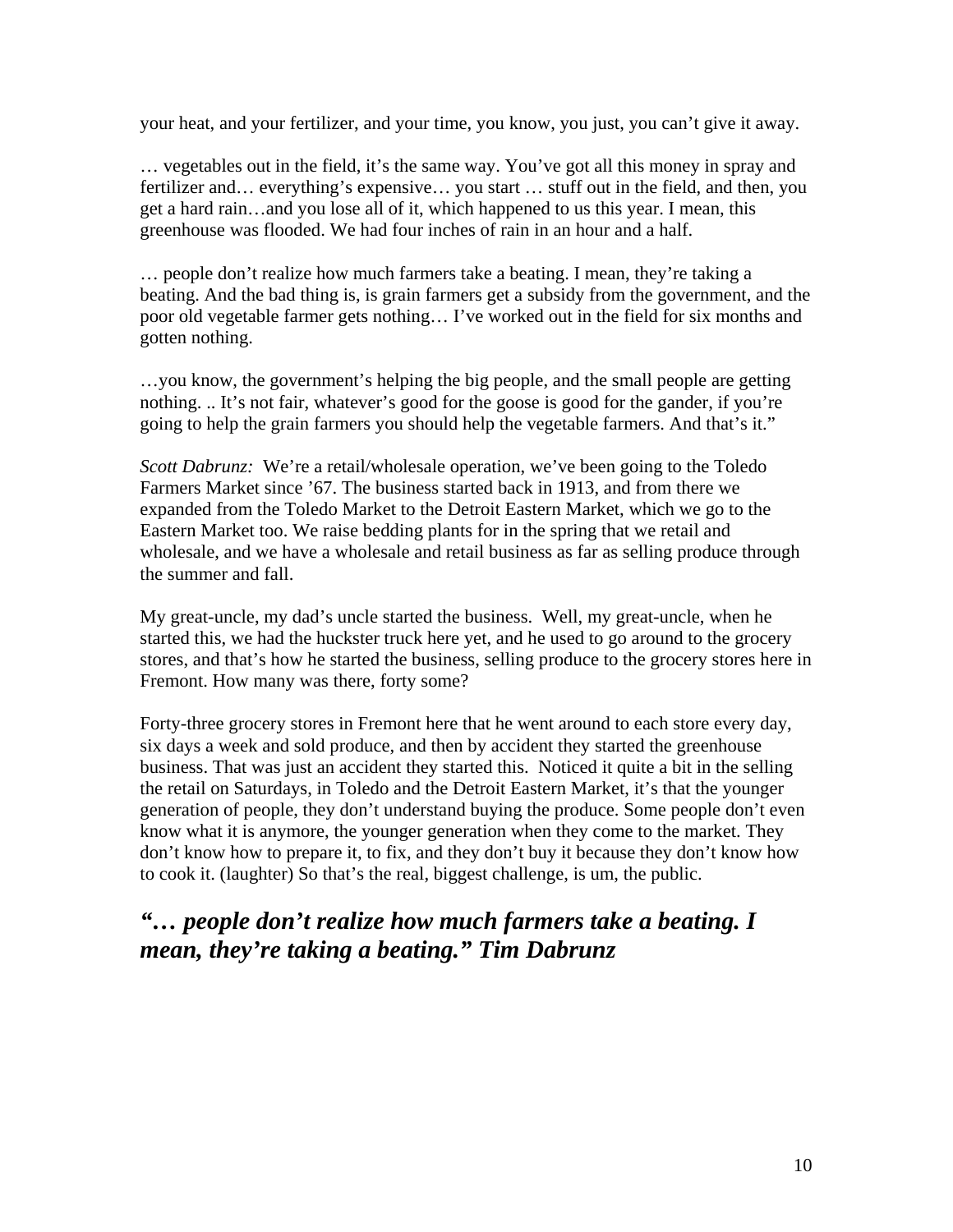*Evelyn Keil is the daughter in law of the late Louis Keil Sr. and the widow of Louis Keil, Jr. Her sons and nephews operate Louis Keil and Sons on West Central Avenue in Sylvania.* 

# *"I have learned that farm life is a very hard life." Evelyn Keil*



*Evelyn Keil:* Well when my husband came out of the service … he decided he wasn't going to farm with his uncles, because his dad and two uncles farmed together. So his dad bought this 80-acre property, and when we got married in 1955, then we built our house and continued to live here. In 1958 they decided to put up some greenhouses, so we started out with two, and it just multiplied after that. 1986 we had a fire

which took down six or seven of the greenhouses, which was a blessing in disguise because then they could put up the greenhouses the way they wanted to instead of just here and there, and it's just progressed since then.

I have learned that farm life is a very hard life. It wasn't until it built up in this area that we had all these floods, and I think it hurts me worse than it hurts them when I see everything under water, but, it's a hard life. They have to put in a lot of hours.

#### *Andy Keil operates the Andy Keil Greenhouse on North Wilkins Road in Swanton*



*Andy Keil:* Farming's in my blood…when I started in the greenhouse, I worked for a company, I delivered produce… I went to … all these little towns, and the ma and pa stores all sold a few plants. So I started my own route of delivering plants to these stores. I'd get them from my dad and then take them out. I had property here and I was growing some stuff in the fields, so I put

up one greenhouse to grow my own plants in the field, and the next thing you know I'm putting up a second greenhouse and growing a little bit of what I'm selling, and a third and a fourth, and it escalated from there.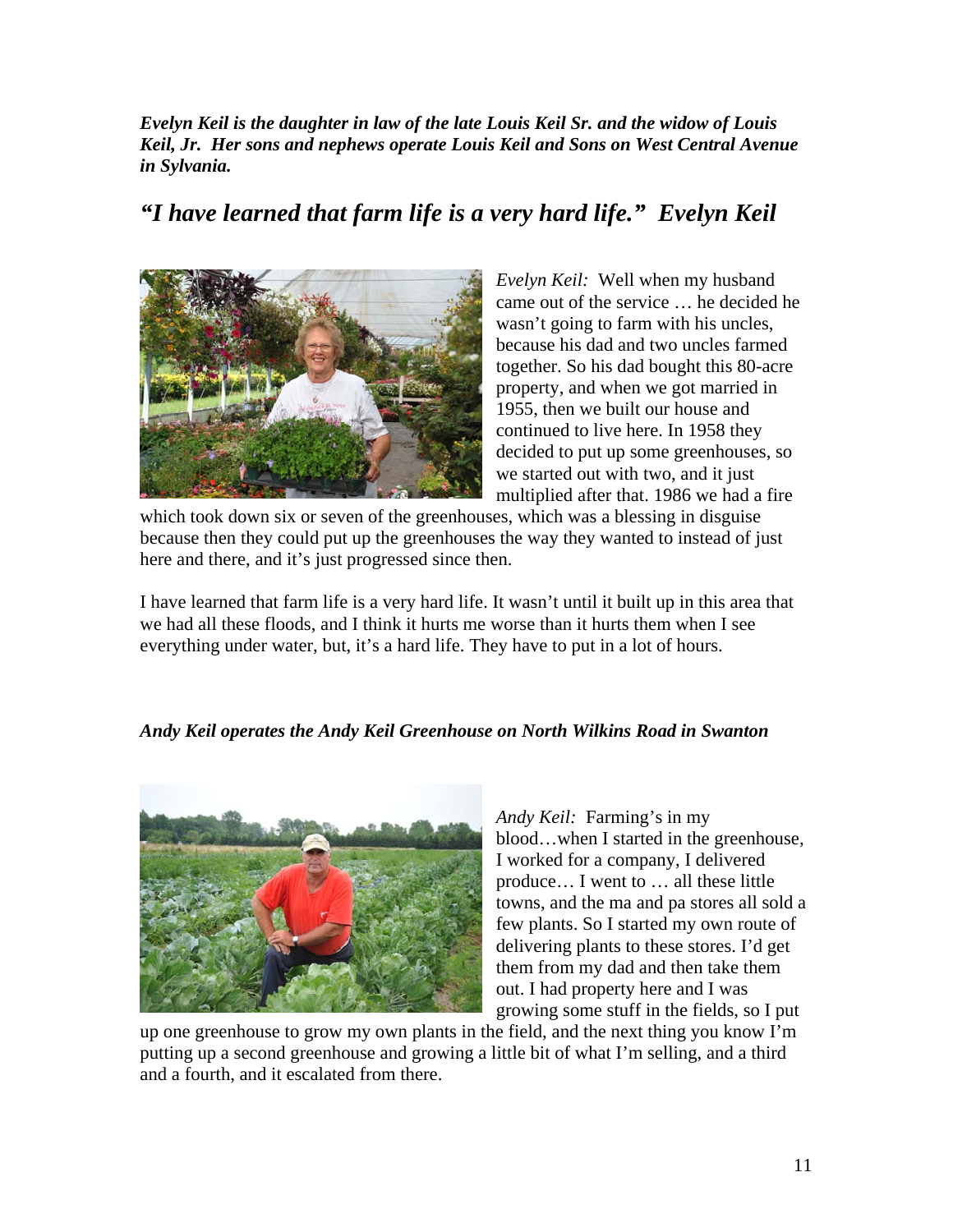I still do a lot of things the old-time way. I don't have none of the fancy equipment… I fill all my flats by hand …everything in the field is harvested by hand. … my newest tractor is a 1965 and my oldest one is a 1949, but we use it all the time …But my stuff's all paid for too.

# *"My achievement is just watching things grow, I like watching, putting something in the ground and picking something at the end. That makes me proud and excited." Andy Keil*

*Walt Krueger owns and operates Lakewood Greenhouse on Lemoyne Road in Northwood. His son Michael Krueger is General Manager of the greenhouse.* 



# *"My dad told me that during the depression, I think they were selling geraniums for about five cents apiece." Walt Kreuger*

*Walt Kreuger*: My grandfather came over in about 1890 from Germany…with another brother, and the two of them were about 18 years old, and they ended up settling in Chicago. They were from an agricultural background, and they ended up working for a large cut rose grower in Chicago. …And he worked for them for two or three years…and they decided to strike out on their own. And they came back to Toledo and built … retail greenhouse …which they operated for several years, I think up until about 1905. …And by 1905, the immigration wave had come through… the entire neighborhood was totally built up, and there was no room for expansion. So they bought this property here, which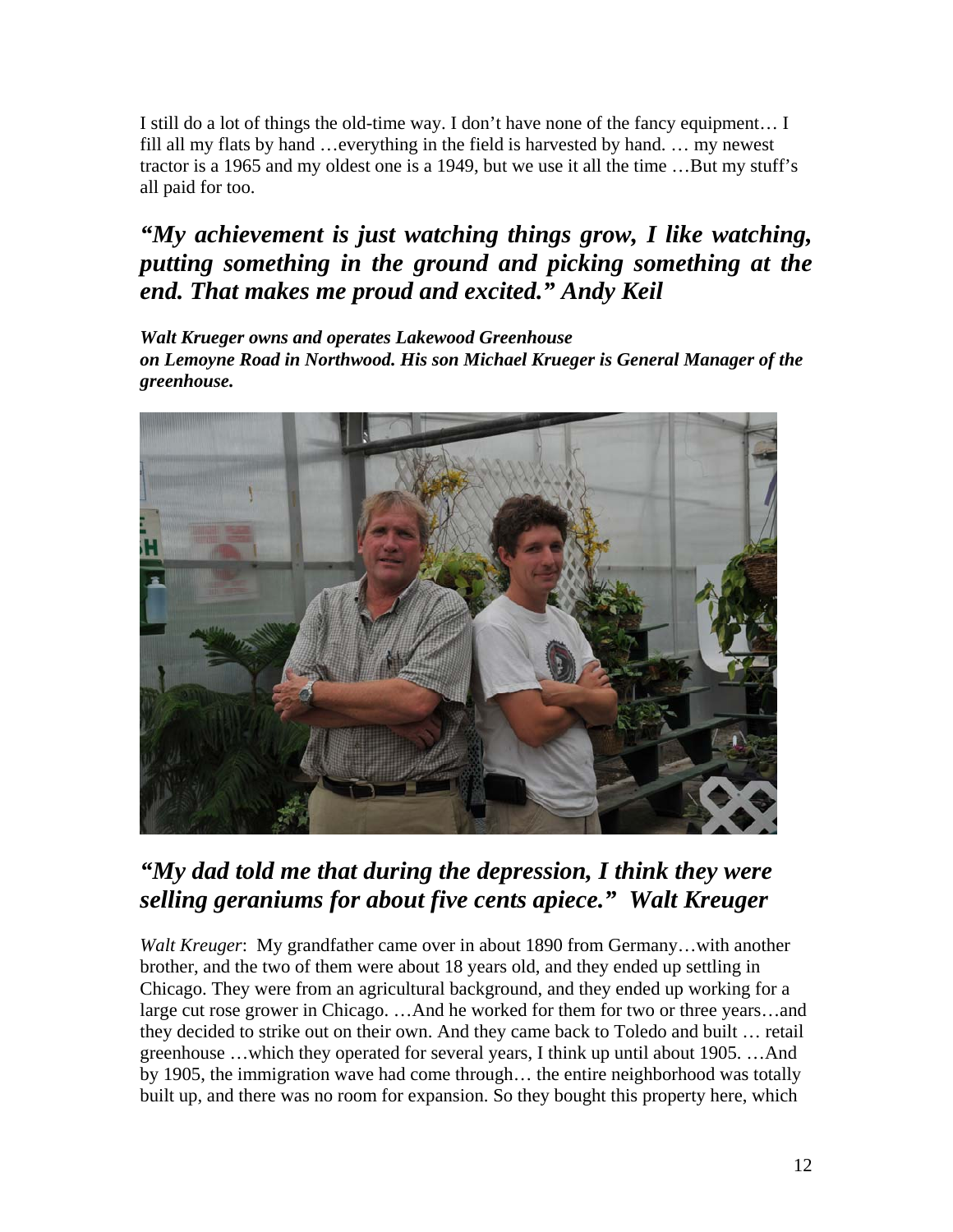was totally in the country at that time, on Lemoyne Road. … They kept their location in town, but they built a new wholesale cut flower facility here that was built specifically to grow cut roses, which is what they had had their experience with in Chicago. And so that's how this range got started in about 1905, and it evolved into the different types of crops that we grow today, and of course it's been totally rebuilt since that time. We just have four or five of the remaining houses that were here in 1905.

My father took over the operations when he graduated, he was a graduate of the Ohio State University in their floriculture department, which was one of the best … in the country at that time. He eventually changed the production into mostly cut carnations and cut mums, and pom poms, which were popular all through the 1950s and '60s up into the early '70s. I started in 1976 and at that time we had already converted most everything into potted crops. We did still have a few houses with some cut flowers, but the cut flower market really had moved out to, Colorado at that time. Denver, Colorado had much better light than we did here in Ohio, so the carnation business really moved to Colorado, and, …so we ended up moving into all what we would today call the holiday potted crops…. we are still primarily geared around the major holidays: Christmas, Easter, Mother's Day, and we do also a year-round business with the production of weekly crops for the florist trade, all retail florist shops and garden centers, and also some grocery/food distribution stores.

Yes, they had a retail location there (at the original location) … downtown, up until the 1930s I think, and during the depression I think they had as many as eight or ten retail outlets around the city because they were trying to find more people to purchase their products. My dad told me that during the depression, I think they were selling geraniums for about five cents apiece. Running a nursery business is a lot of work outdoors, and it kind of takes a different expertise than … an indoor greenhouse … it was just simpler to concentrate on the wholesale greenhouse end of it.

I grew up here… from the age of eight or ten…I can remember talking to the workers and actually working right with them…They liked to have the company, and we used to talk about the old days … I even worked here during the summers while I was at college. I was never pushed into coming back, but it seemed like it was a good business, I knew a lot about it, and I was anxious to assume a greater role...

We managed all of our own stock bases here for years and years…We used to have thousands of stock plants here, and most of those … have moved offshore. Many of the countries, Mexico and Costa Rica, all of the countries down in the tropical area have become major producers of the cuttings that we now end up rooting and growing here. But we are purchasing in hundreds of thousands of cuttings from offshore, and mostly because we really find it difficult to compete. It's less expensive for us to purchase those cuttings than it is to maintain a workforce here year round and try to do it ourselves, particularly with the cost of fuel and everything else.

*Michael Kreuger:* Ever since I was probably six or seven years old I've been here working in my free time or during the summers, or holiday breaks…I enjoy working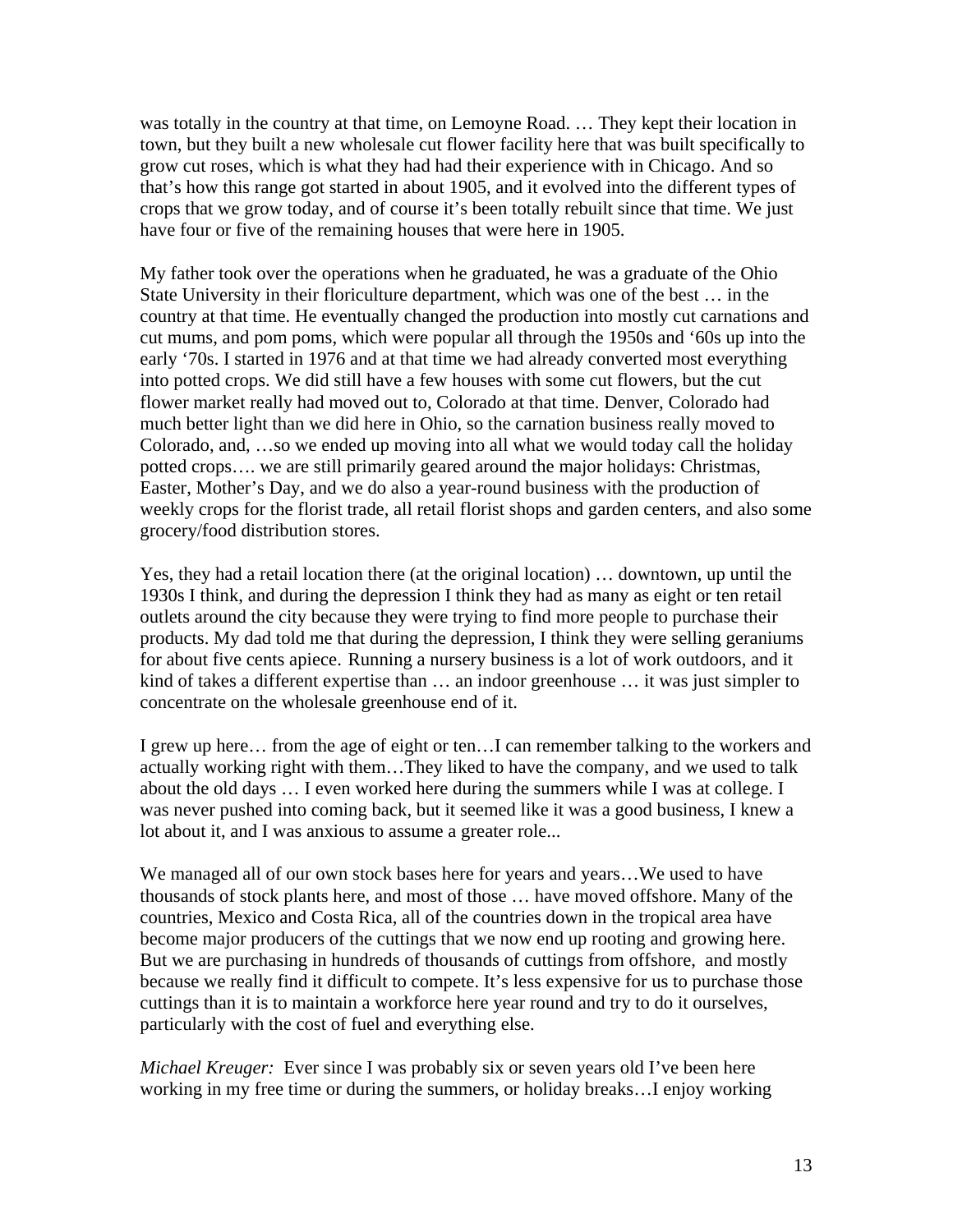here, I enjoy working with the people, and just facing all the challenges, that's what makes it enjoyable, having something different to come into each day, as opposed to sitting at a desk and looking at a computer screen and answering the phone.

… when I was little everything used to be done by hand, whether sowing seed or transplanting plugs into larger pots. Technology has really changed in fifteen, twenty years. So we have an automatic transplanter that can transplant a lot of the plugs, you know, seeders to do the seeding, so it's definitely made the processes a lot more quick and efficient than they were

…The biggest lesson I've probably learned since being here is that it's all in the details. Just everything, just getting all the details right is the most important part or putting pot

covers on or just making sure the order's accurate, it's just all about the details*.* The biggest challenge is going to be adapting with the ever quickly changing business environment that we're now presented with, not in our industry, but every industry. And just trying to overcome that. For the time being it seems like it's more of just a regional and a local competition. I mean, we're competing with growers in Michigan and Ohio and Indiana."

# *"The biggest challenge is going to be adapting with the ever quickly changing business environment that we're now presented with, not in our industry, but every industry*." *Michael Kreuger*

# **Adapting to Change / Planning for the Future**

*John Barrow:* Well, I always think there will be a place for local business, I think people want to shop local. I know a lot of the people who come in here ... they like the variety of stuff—we can carry a lot of variety… or you can go the other way, you can be a little niche grower, and grow just certain things that people know they can get that from you, so there's, as far as I'm concerned, a good outlook for family, small family businesses from now on.

And there's also personal care…people walk into a box store, and you're lucky to find anybody that knows anything, absolutely nothing—if you can find somebody. So I think there's a good outlook for the business. But people have to get into their little niche … and do certain things, but customer service is going to be very, very important."

*Greg Barrow: (*I enjoy) the people coming in and telling us that they're telling all their friends to come here because they love the place so much. They shopped around and they like us so much because we're so friendly and give them good advice."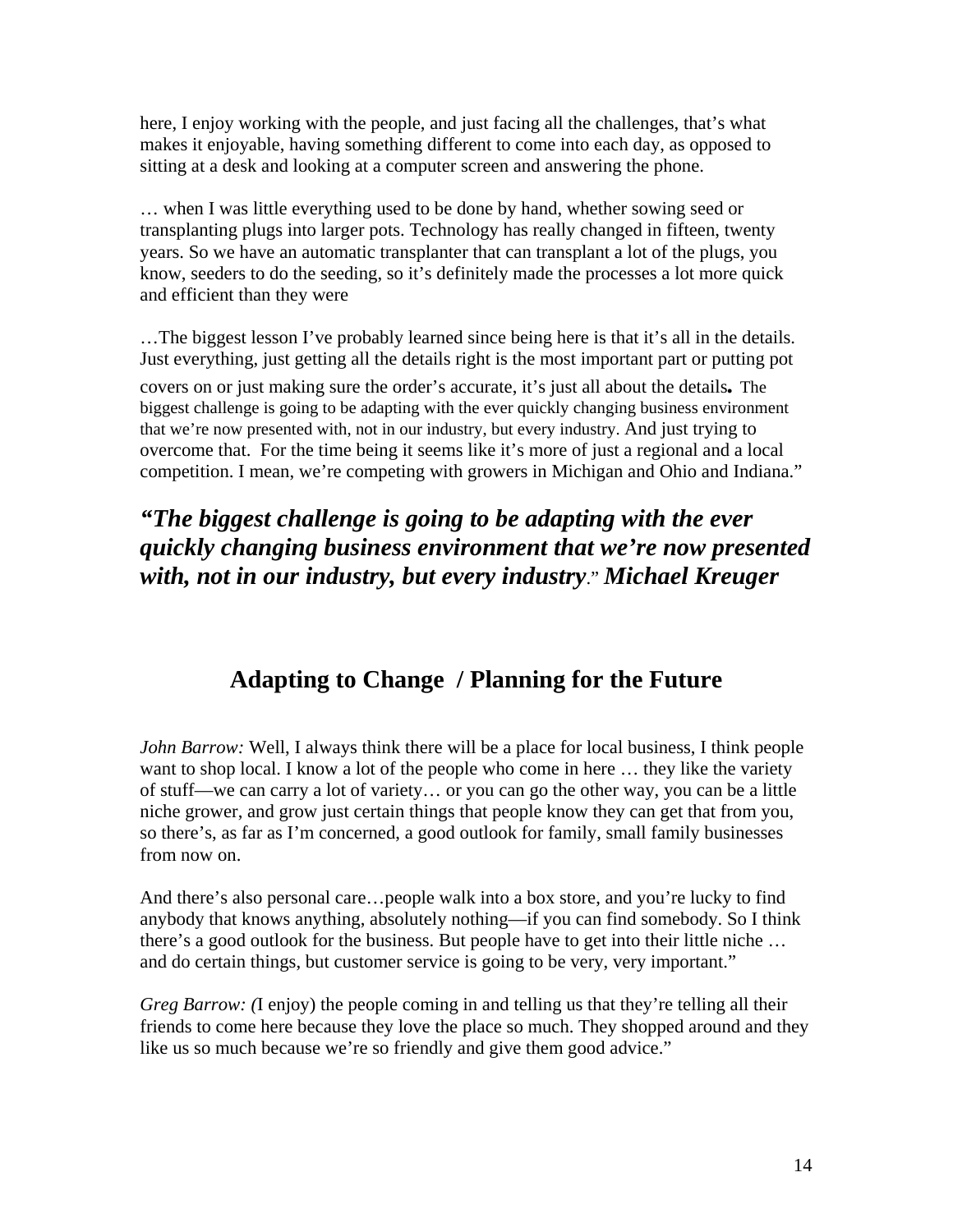*Cindy Bench:* … now we've gone from being a wholesale, production, commercial production farm to more of a retail. We retail our vegetables out the front door and all the flowers and plants go out the front door. Our focus has now changed on the, who's coming in, face to face customers …instead of selling a whole truckload, you're selling a quart at a time. But then you're also seeing your customer face to face, so that moved us into the higher end, we raise premium sweet corn, premium tomatoes, all the premium crops and the unusual things as far as vegetables and that would be flowers and plants. Because you are looking your customer in the eye and you want them to go away and be happy and come back again and tell their friends what great stuff you have.

### *"Once you're a farmer you're always a farmer." Dave Bench*

*Tom Creque* : A lot of the flats of flowers are kind of going to the wayside, people are getting a little more ready to use instant gratification products, which is combination planters, hanging baskets, even perennials that are in larger pots that they don't have to repot in the ground. And I'd say for a little bit there was more of a trend of "do it for me," people had extra money, they were looking to pay you to plant it for them, and now that's kind of going away again, I think with the economy tightening back up. But, that would be the major trend… more people wanting to do more perennials in the ground and they don't want to plant as many annuals. … we're definitely going to put more and more emphasis into our retail if we, we did this year and we want to keep heading that way because it's just safer knowing that you have, say, 1200 to 5000 customers than two, you know, wholesale, because they can make or break you.

*"I used to have lots of wholesale business. … But times change … All my ma and pa stores…most of them are folded, so… I went from filling a quarter acre of greenhouses three times to a quarter acre of greenhouses a half a time. I go to four different farmer's markets. That's where most of my stuff is marketed, at the farmer's markets. … I have a good loyal following at the farmer's markets." Andy Keil* 

*Evelyn Keil:* Hopefully it'll stay strong. You can't foresee the future, but, people have to eat, and I think more people are going towards homegrown vegetables and fruits rather than store-bought vegetables and fruit.

*Walt Krueger* : Over the last twenty years we've basically replaced all of the existing structures and built all new, much more energy efficient greenhouses … If we had not done that and put the investment in place when we did, it would be prohibitively expensive to do it today.

I think the biggest challenge is to try to maintain a presence with independent business owners. We do handle some of the national chains… but we have … that they can be